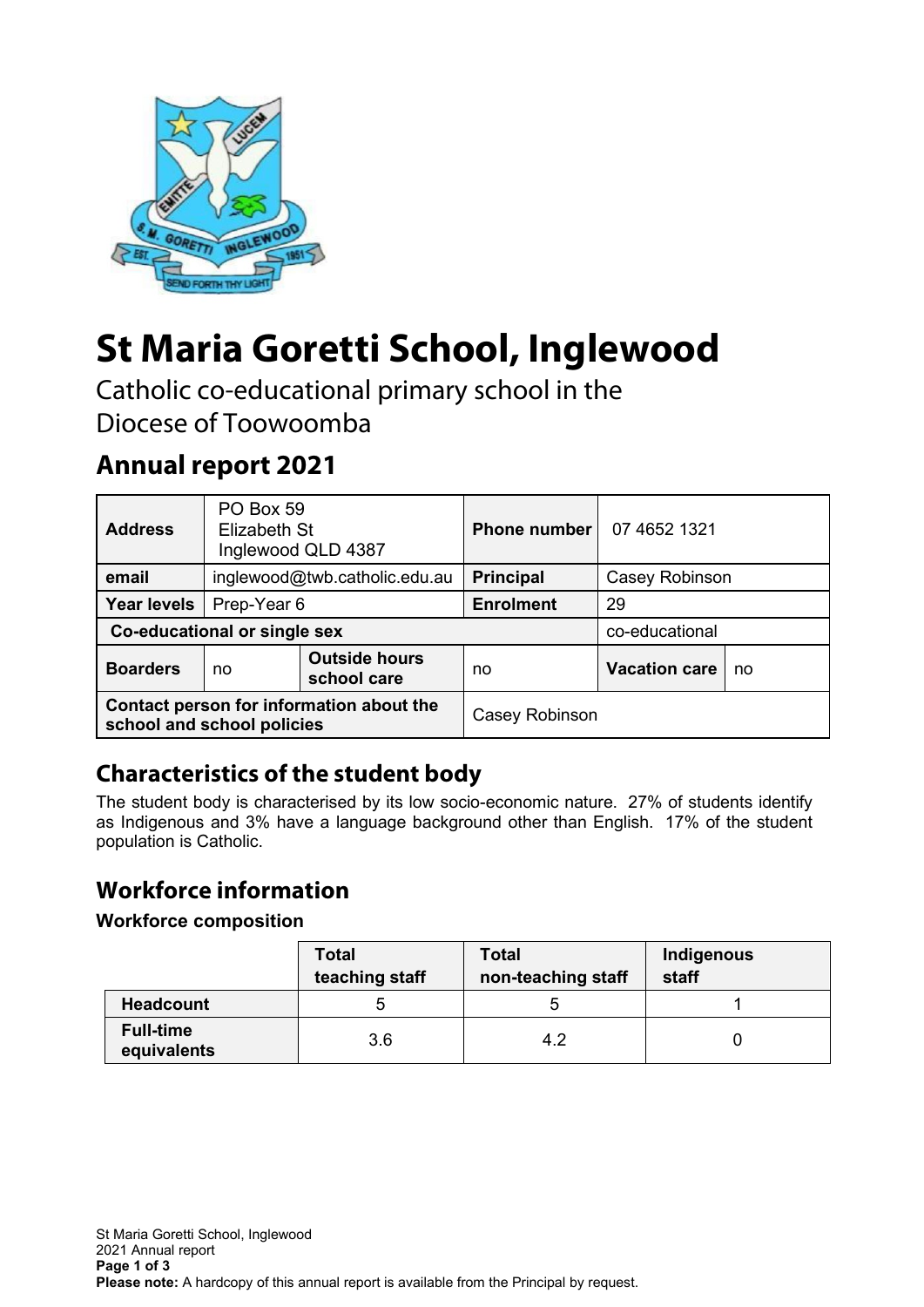#### **Teacher qualifications**

| Qualification            | % of teaching |
|--------------------------|---------------|
| Doctoral / Post-Doctoral | 0%            |
| <b>Masters</b>           | $0\%$         |
| <b>Bachelor Degree</b>   | 100%          |
| Diploma                  | $0\%$         |
| Certificate              | 0%            |

# **Funding information**

School income reported by the financial year accounting cycle using standardised national methodologies and broken down by funding source is available via the *MySchool* website at [www.myschool.edu.au.](http://www.myschool.edu.au/)

# **Social climate**

Biannually, St Maria Goretti engages in data gathering from parents, staff and students to assist it in evaluating the effectiveness of its educational program.

Materials provided by Research Australia Development & Innovation Institute (RADII) are used. Part of the RADII process is the collection of data regarding the overall satisfaction of parents, staff and students. Overall satisfaction responses for 2021 are shown below.

#### **Parents**

77% of parents satisfied with children's educational progress at the school.

#### **Staff**

100% of staff satisfied overall with educational progress of student.

#### **Students**

100% of Years 5 - 6 students are satisfied with their learning at this school.

## **Student outcomes**

#### **Student attendance**

| Prep   | Year 1 | <b>Year 2</b> | Year <sub>3</sub> | Year 4 | Year 5 | Year <sub>6</sub> | Average<br>school<br>attendance |
|--------|--------|---------------|-------------------|--------|--------|-------------------|---------------------------------|
| 81.57% | 95.50% | 87.14%        | 90.75%            | 96.75% | 84.33% | 89.75%            | 88.19%                          |

#### **Description of how non-attendance of students is managed by the school**

Attendance is marked electronically at the beginning and end of each school day. Parents are asked to phone when students are absent from school. If there has been no communication from home, the School Officer Administration phones or sends an SMS to parents to inquire about the absence. Parents are then sent reminders to explain absences identified in reports in Sentral. Should absences persist, a meeting with the principal is required.